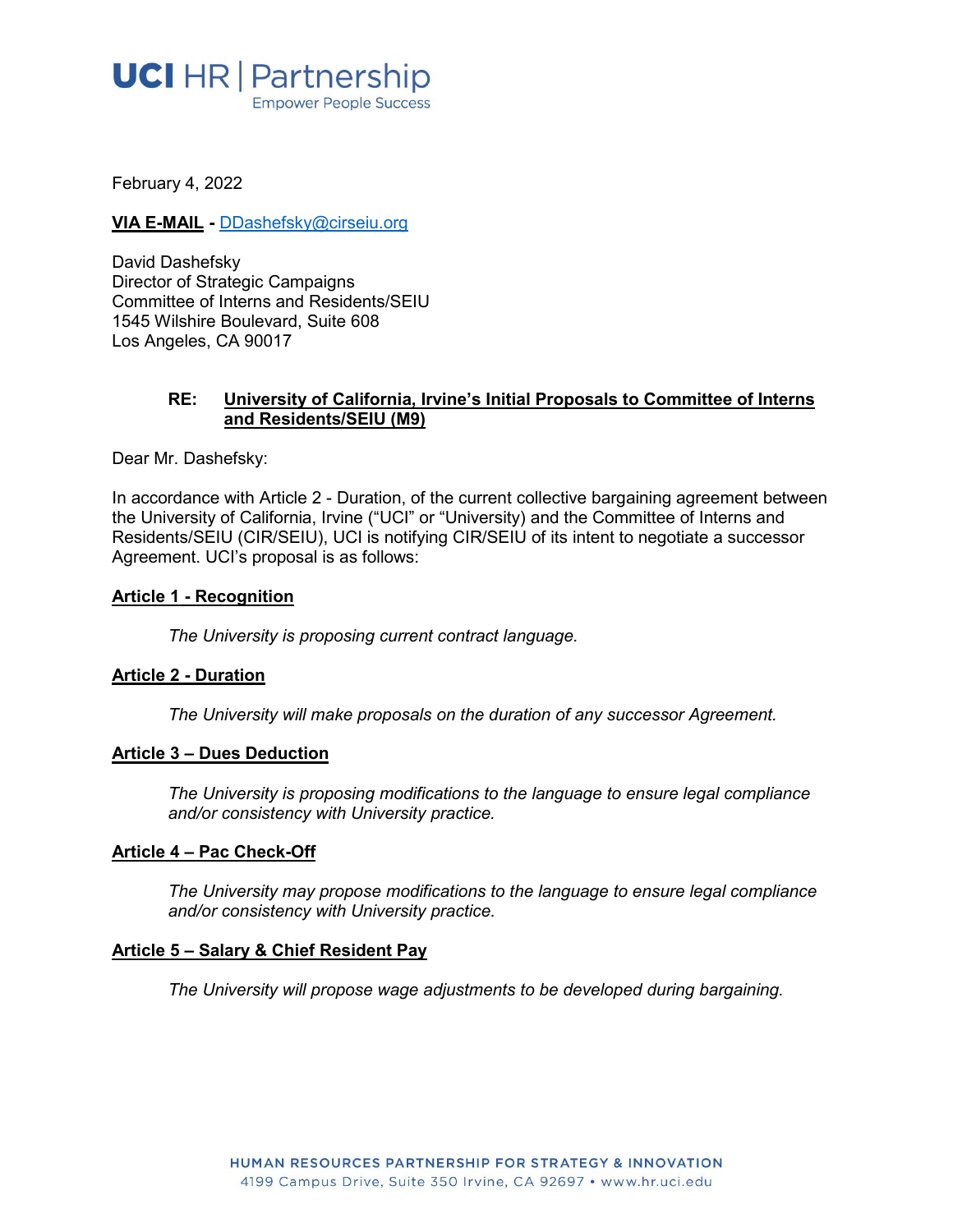

#### **Article 6 – Housing Assistance Program**

*The University will propose modifications to the Housing Assistance Program and will propose to incorporate the appropriate housing allowance into Article 6 – Salary & Chief Resident Pay.* 

# **Article 7 – Professional Training**

*The University is proposing current contract language.*

#### **Article 8 – Whitecoats & Scrubs**

*The University is proposing current contract language.*

#### **Article 9 – Meals**

*The University may propose language modifications to the Meals Article.*

#### **Article 10 – Professional License & Exam Fees**

*The University may propose modifications to the language to ensure legal compliance and/or consistency with University practice.*

# **Article 11 – Education & Conference Fees**

*The University may propose modifications to education and conference fees.*

#### **Article 12 – Education Time**

*The University is proposing current contract language.*

#### **Article 13 – Parking**

*The University is proposing current contract language.*

#### **Article 14 – Benefits**

*The University may propose modification to the Benefits Article to ensure legal compliance and/or language consistency across the UC system regarding CIR/SEIU collective bargaining agreements.* 

#### **Article 15 – Leave of Absence**

*The University may propose modification to the Leave of Absence Article to ensure legal compliance and/or language consistency across the UC system regarding CIR/SEIU collective bargaining agreements.*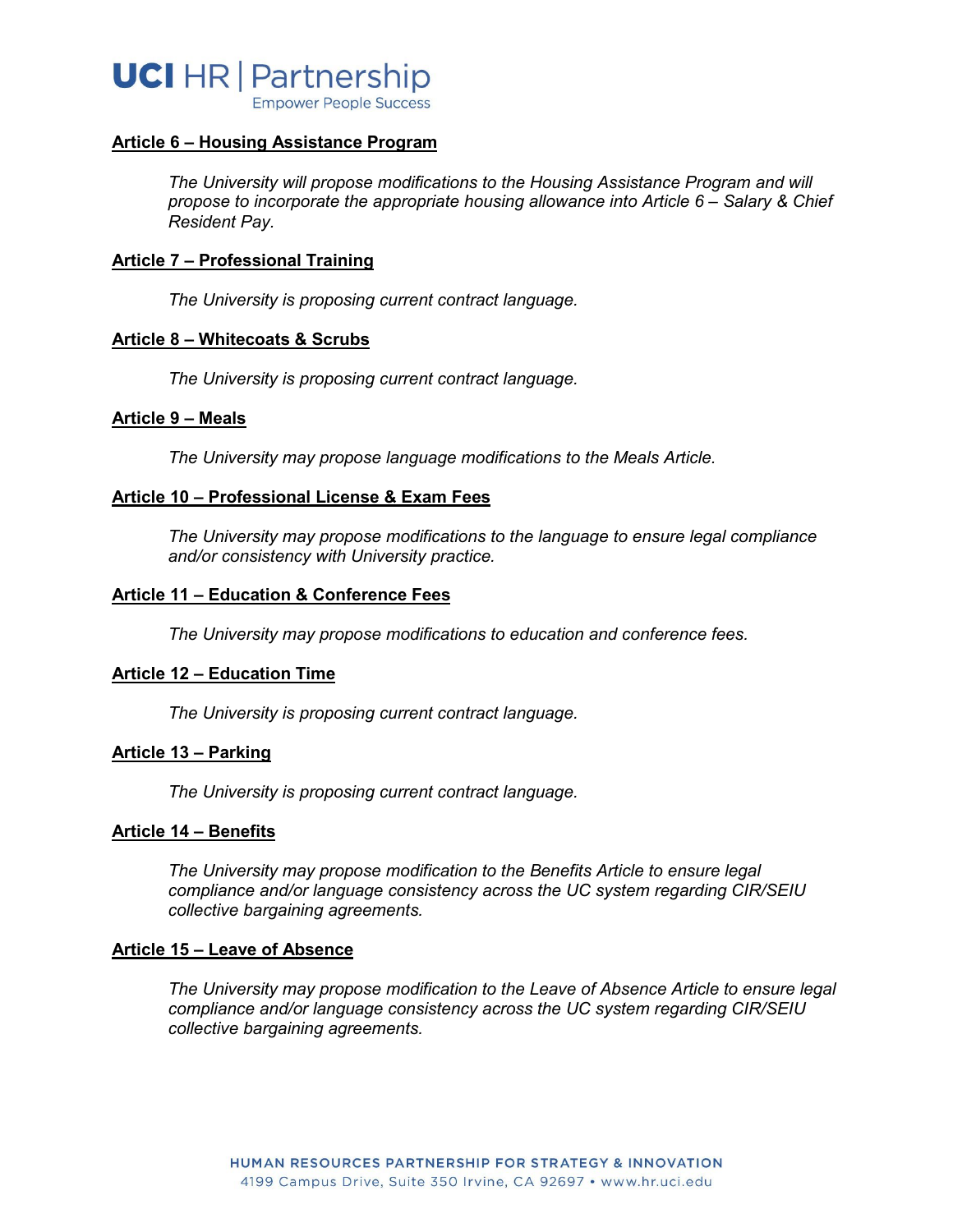# **UCI** HR | Partnership

**Empower People Success** 

# **Article 16 – Access**

*The University is proposing current contract language.*

#### **Article 17 – Grievance & Arbitration Procedure**

*The University will make proposals to amend the Grievance & Arbitration Procedure to ensure consistency across the UC system regarding CIR/SEIU collective bargaining agreements.* 

# **Article 18 – Employee List & Orientation**

*The University will make proposals to update the Employee List & Orientation Article to ensure consistency across the UC system regarding CIR/SEIU collective bargaining agreements.* 

# **Article 19 – Labor Management Meetings**

*The University will make proposals to update the Labor Management Meetings Article to ensure consistency across the UC system regarding CIR/SEIU collective bargaining agreements.* 

#### **Article 20 – Joint Events**

*The University is proposing current contract language.*

#### **Article 21 – Physical Impairment & Well-Being**

*The University is proposing current contract language.*

#### **Article 22 – Pagers**

*The University is proposing current contract language.*

#### **Article 23 – Program Closure**

*The University is proposing current contract language.*

#### **Article 24 – Call Rooms**

*The University is proposing current contract language.*

#### **Article 25 – Resident Lounges**

*The University is proposing current contract language.*

#### **Article 26 – Patient Care & Quality Improvement**

*The University is proposing current contract language.*